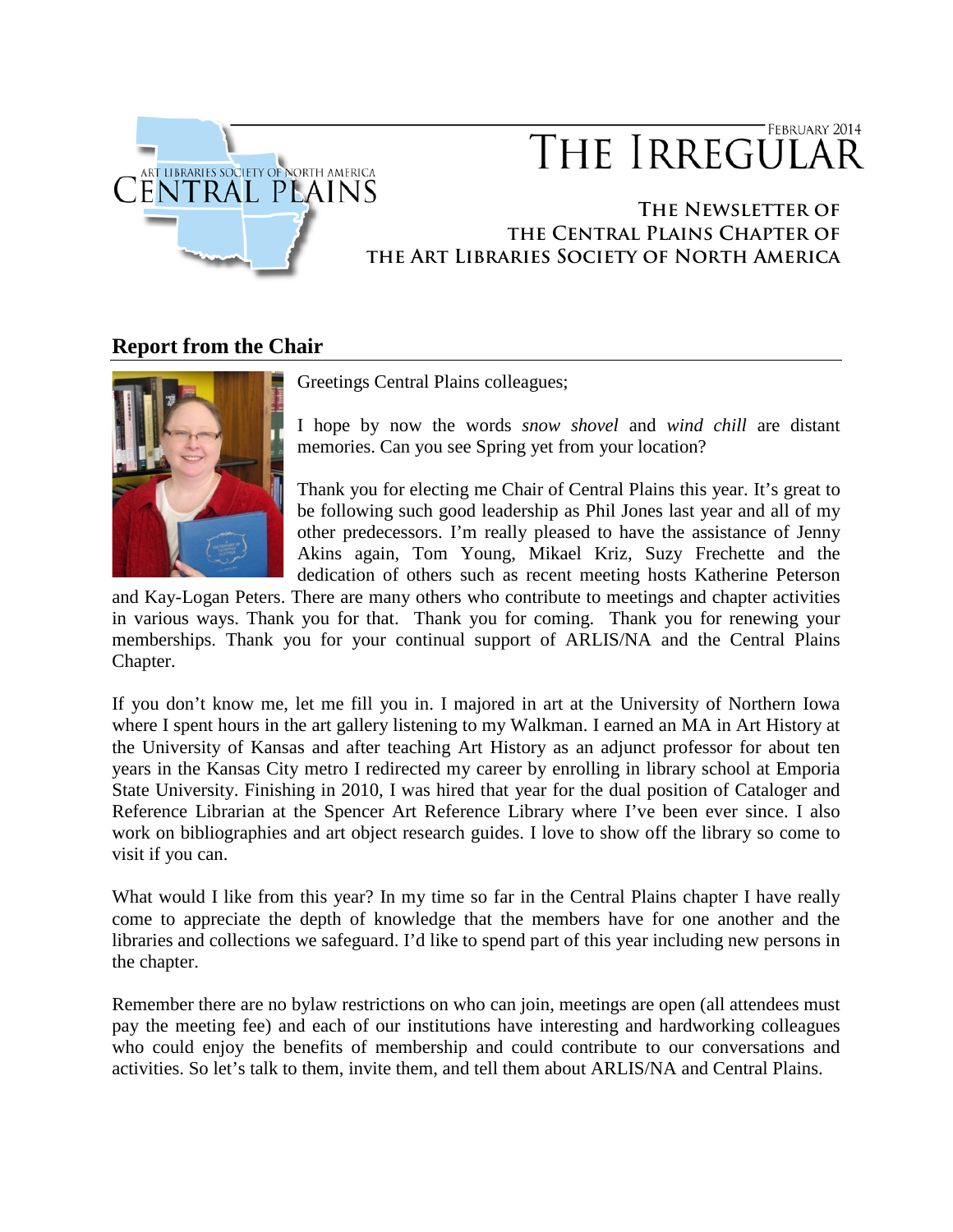I look forward to seeing some of you in Washington DC in May and then again in Kansas City June 12-14.

Best wishes, *Tracey*

# **Fall 2013 Chapter Meeting**

The Chapter held its Fall meeting in northwest Arkansas on November 7—9 , 2013. This meeting was organized and hosted by our members Philip J. Jones at the University of Arkansas in Fayetteville and Catherine Petersen at the Crystal Bridges Museum in Bentonville, towns that are about 20 miles apart.



On Thursday the  $7<sup>th</sup>$ , early arrivals met in Fayetteville to tour Vol Walker Hall and its new addition, the Steven Anderson Design Center. The new complex houses all three academic components of the School of Architecture: Architecture, Interior Design, and Landscape Architecture. The traditional get-reacquainted dinner was held at a Thai restaurant near campus.

Friday's activities started at the main library at the University. During the Business Meeting, the new chapter Flickr account

[\(http://www.flickr.com/groups/arliscp/\)](http://www.flickr.com/groups/arliscp/) was unveiled, and among other things, by-laws and 2014 meeting locations were discussed. The Spring meeting will be held in Kansas City, and in the Fall we will gather in St. Louis.

Mikael Kriz of St. Louis University gave the first presentation, on the career of Walter T. Bailey, an early African-American architect from Illinois, with special emphasis on his Pythian Bath House and Hotel in Hot Springs, Arkansas. After lunch and a tour of the Fine Arts Library, Phil Jones, Catherine Petersen, and Lois Crane spoke about their experiences with collaborations between museum, public, and academic libraries.

The group then made the trip to Bentonville to see the magnificent Crystal Bridges Museum of Art. Catherine Petersen led the group on a quick tour, which included the library, after which there was free time to admire the building complex and the art collection before dinner in the museum's spectacular restaurant.

Some members met for breakfast on Saturday and more sight-seeing before scattering back to our homes.

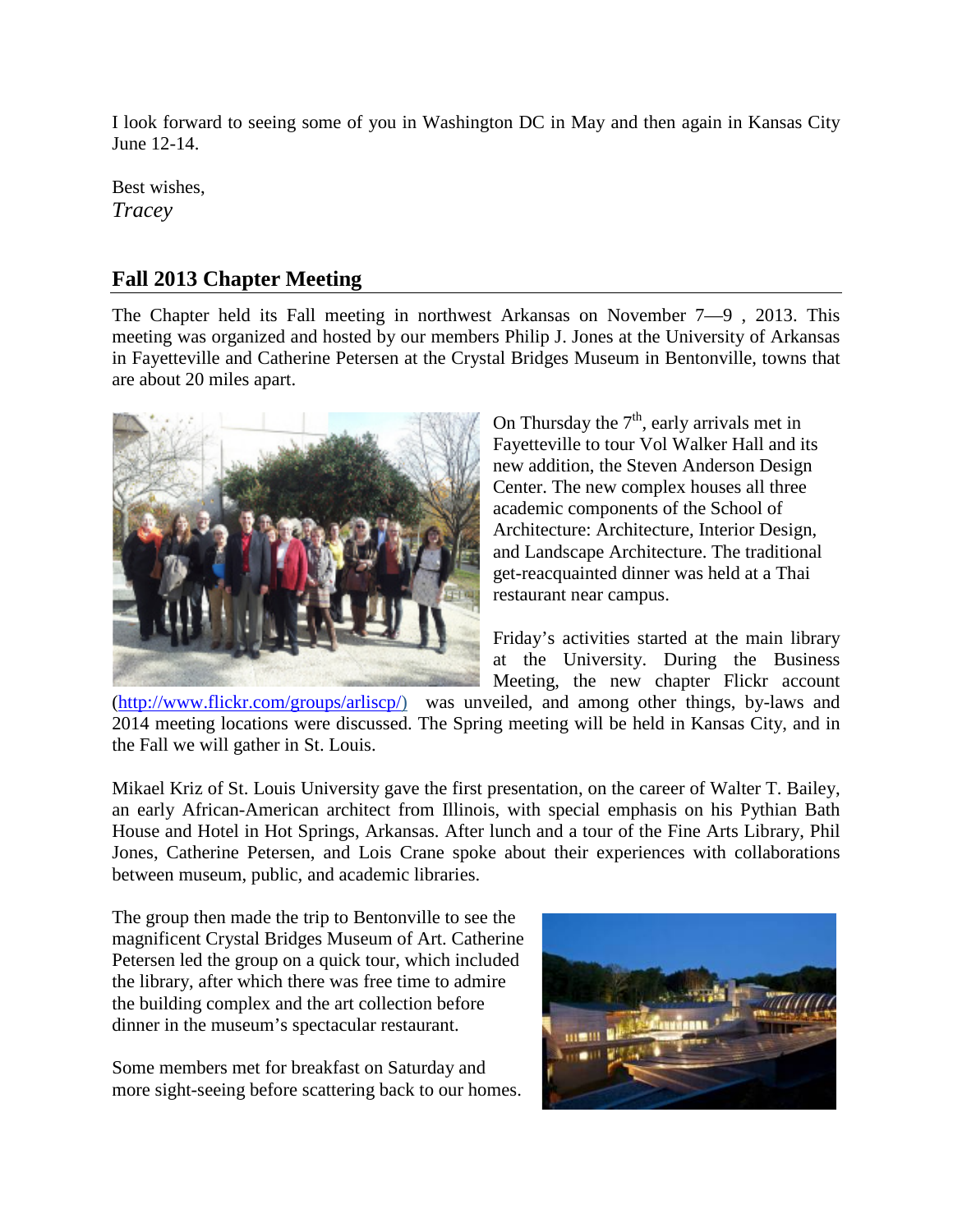All agreed this was another highly successful meeting.

When they are set, details on the Omaha and Arkansas meetings will be publicized on the chapter's list-serv and on chapter's blog [\(http://arlisnacp.wordpress.com/](http://arlisnacp.wordpress.com/)). To subscribe to the list-serv, contact the chapter's Secretary/Treasurer, Jennifer Akins [\(jakins@wustl.edu](mailto:jakins@wustl.edu)).

#### **2014 Chapter Officers and appointments**

- Chapter Chair: Tracey Boswell, Nelson-Atkins Museum of Art, Kansas City
- Vice-Chair/Chair-Elect: Tom Young, Philbrook Museum of Art, Tulsa
- Secretary/Treasurer: Jennifer Akins, Washington University in St. Louis
- Past-Chair: Phillip J. Jones, University of Arkansas, Favetteville
- Web Editor: Mikael Kriz, St. Louis University
- Newsletter Editor: Suzy Frechette, St. Louis Public Library

# **Message from the ARLIS/NA Chapters Liaison**



Hello Central Plain Chapter Members!

As the current Executive Board Chapters Liaison, I look forward to working with your Chapter during my two-year term, which ends at the 2015 annual conference.

At the 2013 annual conference in Pasadena, the Executive Board had a series of meetings in addition to gathering for two days in Washington, DC at the end of September for the mid-year Board Meeting. I wanted to share few highlights with you:

## *Conferences*

Pasadena Conference: It was a record-breaking success! We welcomed just over 710 registrants during a week of perfect weather -- warm with sunshine. The fundraising efforts totaled \$71,250.

Future Conferences: The Washington DC Conference planning team is hard at work. It will be a fantastic conference from May 1-6, 2014. For more information visit the conference [website.](http://www.arlisna.org/washingtondc2014/index.php) For the first time at a conference, a small number of sessions will be video recorded and available to members after the conference. Looking forward, we will begin to incorporate regular conference programming for international attendees and issues, following the success of welcoming Latin American and European librarians to the Pasadena conference. We come back to the West to meet in Ft. Worth, Texas in 2015. We will meet in Seattle, WA in 2016 for the  $3<sup>rd</sup>$  joint conference with the Visual Resources Association (VRA). The Executive Board is working with prospective host chapters to select a 2017 location.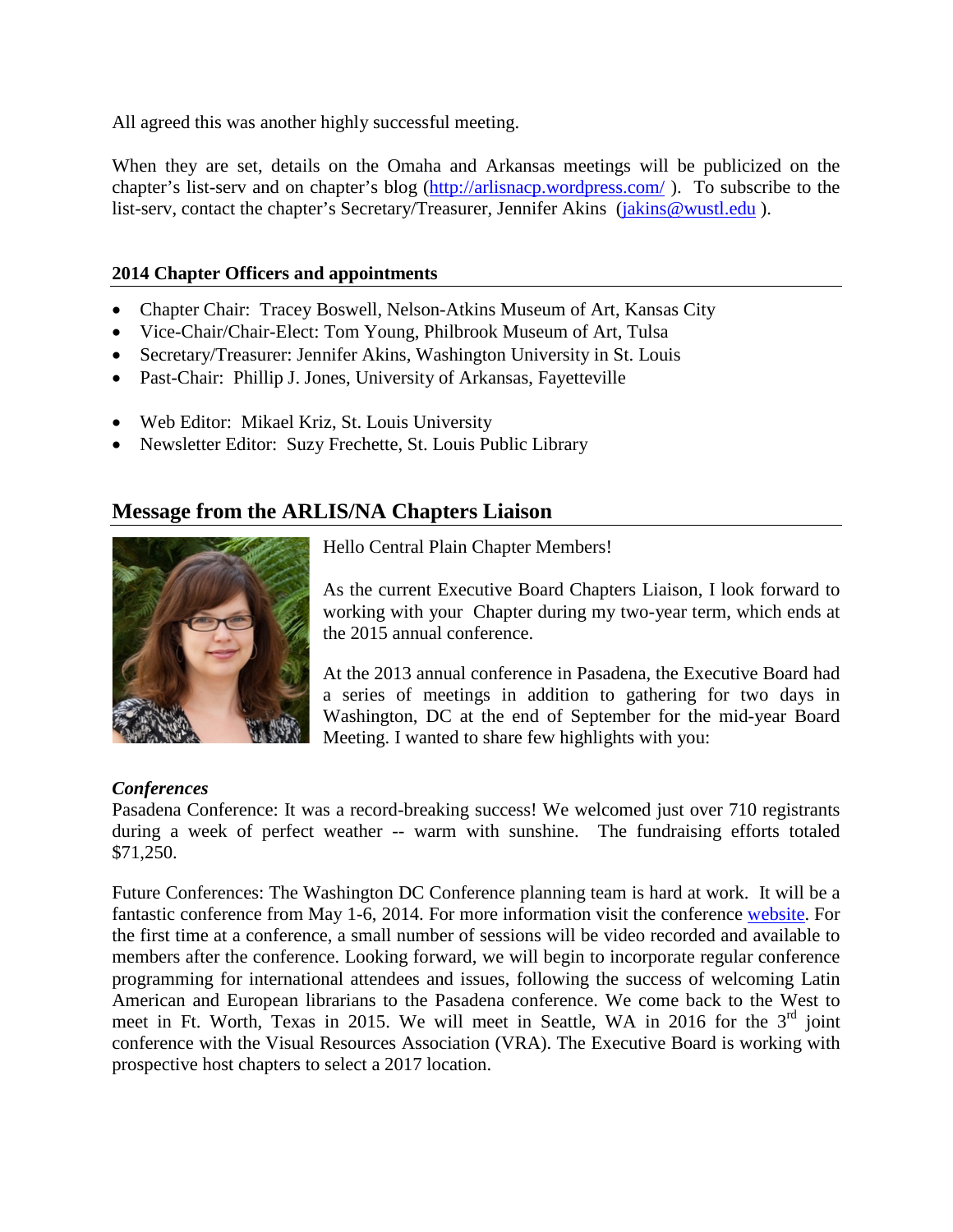Virtual Conference: I look forward to seeing many of you in-person at the future conferences. However between DC and Fort Worth in Fall 2014, we will have the opportunity to meet online. A Virtual Conference is in development under the leadership of Executive Board Education Liaison, Sarah Falls. An implementation team is being formed.

## *Fundraising*

Chapters have generously sponsored the annual conference. The donations have been greatly appreciated. I hope all Chapters will consider contributing a minimum of \$200 to the D.C. conference. Get creative with fundraising throughout the year to support the annual conference and your chapter. The Development Committee members are available to support and help with chapter fundraising efforts. Please be in touch with them or me for any assistance.

## *ARLIS/NA Website (AWS)*

The website content has migrated to the new platform. The unveiling of the new website and new ARLIS/NA logo will be coming soon.

## *Association Manager*

Robert Kopchinski was hired as the ARLIS/NA Association Manager in April 2013. He has over 24 years of association management experience. Robert's contact information is on the [ARLIS/NA Website.](http://www.arlisna.org/organization/exec_board.html) His email is [r.kopchinski@arlisna.org.](mailto:r.kopchinski@arlisna.org)

The Executive Board will continue to have our monthly meetings. As usual, with every meeting we will have a lot to discuss toward the advancement of ARLIS/NA. I will keep you posted!

If you have questions or concerns please do not hesitate to contact me.

Wishing you all the best for a great start to 2014!

*Sarah Sherman* ARLIS/NA Executive Board, Chapters Liaison Reference Librarian Getty Research Institute ssherman@getty.edu

# **2013 ARLIS/NA Conference Report**



Last year, then Chair-Elect Tracey Boswell received the chapter's Conference Travel Award. Awardees are required to submit a report to the chapter as part of the grant.

Connecting with other professionals who share the same interests and concerns is often the best outcome

of attending a conference like ARLIS/NA, 2013. I was able to do that and much more thanks to the travel award from the Central Plains Chapter.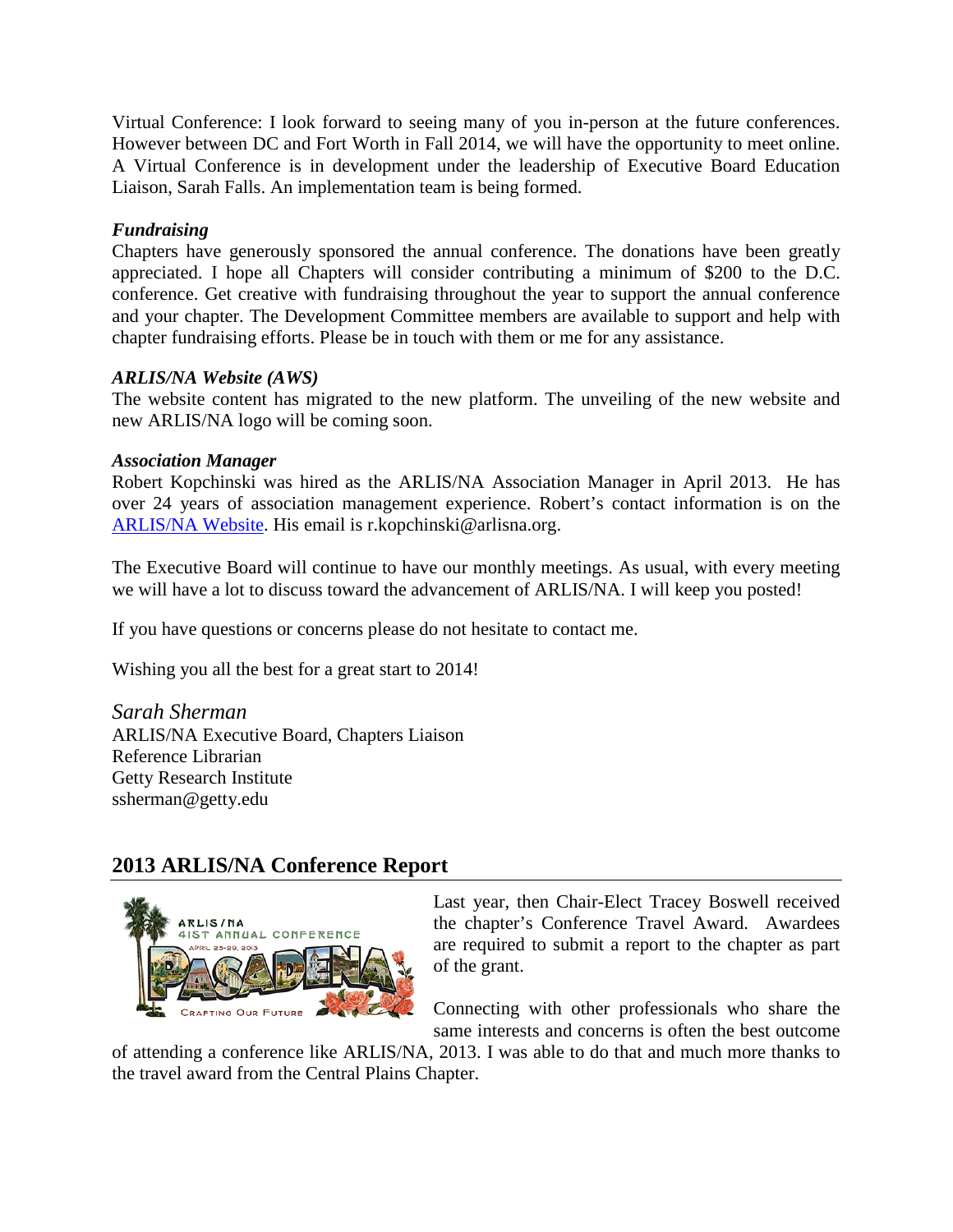Held in Pasadena, California with access to Los Angeles; the location was prime for visiting art museums, libraries, and architectural sites. I took the trip to the Getty Center and Research Institute; which was my first visit to another major museum and research facility. The staff was very welcoming: giving us a tour of the research library and special collections and even a book of the special collections to take away! Later in the weekend I spent a few hours at The Huntington Library, Art Collections and Botanical Gardens. This was an amazing combination of world class art, exquisite special book collections on exhibit, and rich gardens.

I hold a dual position in Cataloging and Reference. With the implementation of the new cataloging standards of RDA I was eager to learn anything I could about its implementation and use. I was pleased to learn that while there is still much anxiety over the changes it is going well in general. I attended cataloging section and discussion group meetings, a presentation about post-implementation RDA, and the day-long workshop on authorities cataloging in RDA.

This was just my second ARLIS/NA annual conference and I eagerly attended many sessions on digitization, training docents, building library audiences and Lily Pregill's (New York Resources Arts Consortium) presentation on information visualization (info vis). Some guest speakers were especially interesting: Chon Noriega and his work curating exhibitions and writing about Chicano and Latin-American art and Piotr Adamczyk, Google Cultural Institute who discussed the creation of Google Art Project.

Formal and informal exchanges at professional gatherings always put my own work and library procedures in perspective**.** Conferences can be a stressful whirlwind but the California sunshine and museum and library visits made this one worthwhile.

*Tracey*

## **MEMBER NEWS**



**Phil Jones**, University of Arkansas, reports that Aiden Guzman, who had worked in the Fine Arts Library as a student, accepted the position of evening supervisor of the Fine Arts Library and began work in December, after Terry Wynn accepted a promotion in Mullins Library.

**Catherine Petersen** announces the William Reese Company Teacher Fellowship at the Crystal Bridges Museum of American Art Library.

What distinguishes the William Reese Company Teacher Fellowship is its relationship with the Crystal Bridges Library coupled with the guiding principal of advancing high school teacher education.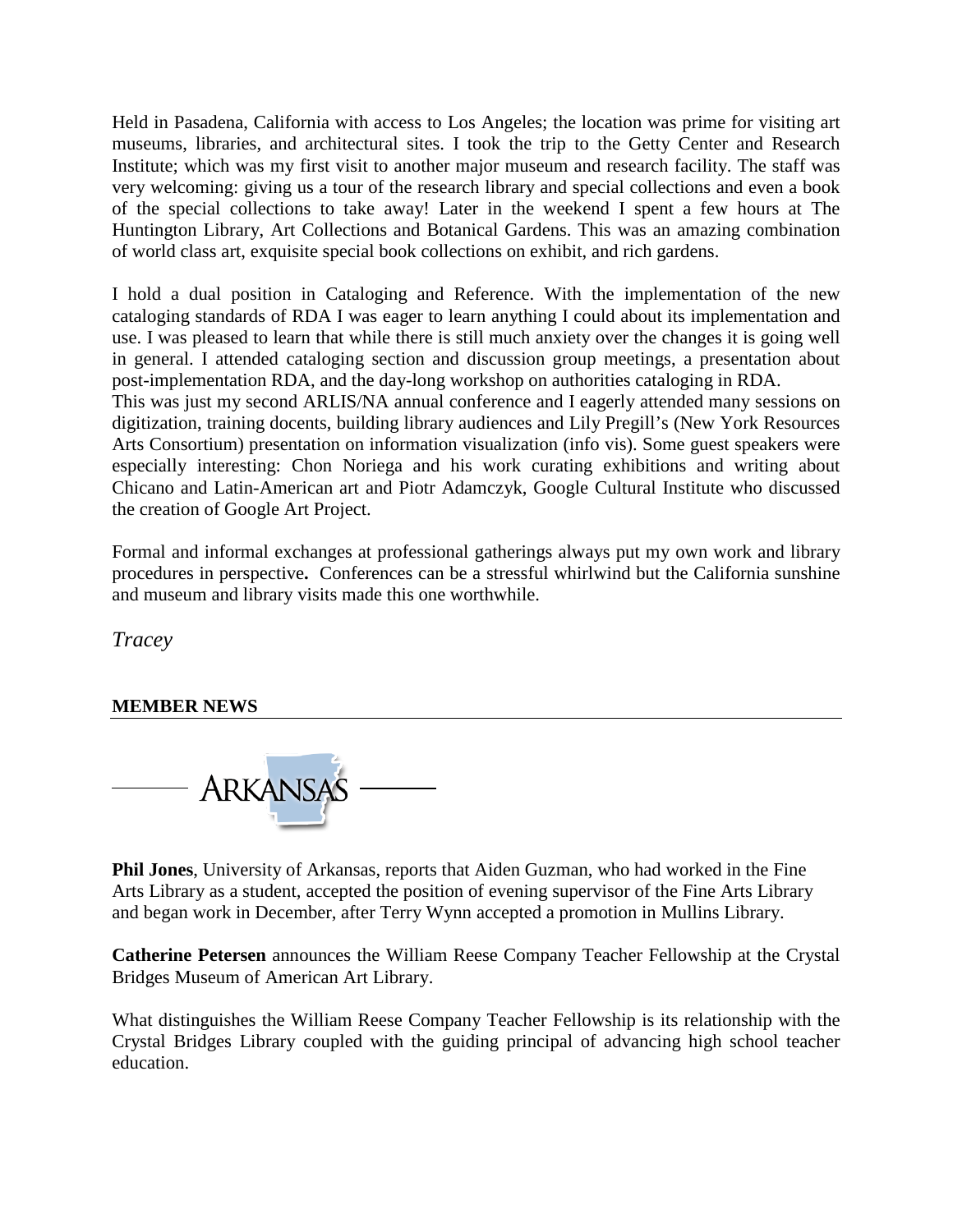The Reese Teacher Fellowship is open to high school educators. Applicants may be affiliated with a public, private, or charter school. Fellows will be selected on the basis of their project narrative and the potential to enrich high school curriculum based on an interdisciplinary connection between American art primary and secondary print resources and a subject topic. Curriculum subject areas may be language arts, history, social studies, or sciences focused, and contribute to the understanding of a topic as it intersects with American art. Creative research projects that seek to enhance traditional teaching methods and engagement are particularly encouraged.

The Reese Teacher Fellowship will be a residential appointment and the recipient is expected to spend one month at Crystal Bridges Museum of American Art in Bentonville, Arkansas, where the residency will be based. The Reese Teacher Fellow will be awarded the total fellowship of \$4,000.

The application will be completed on-line and submitted to the Crystal Bridges Library by March  $1<sup>st</sup>$ , 2014. For more information see: [http://crystalbridges.org/library/reese-teacher](http://crystalbridges.org/library/reese-teacher-fellowship/)[fellowship/](http://crystalbridges.org/library/reese-teacher-fellowship/)



**Marilyn Russell** advises that she is still retired from the art library world but is planning on attending the ARLIS/NA annual conference in D.C. in May. She is still teaching half-part in the Humanities department at Haskell Indian Nations University. She still has her second home in Santa Fe and gets there about once a month, during Semester Breaks, and during the summer. She traveled to Scotland, northern Wales, the Isle of Iona, and Ireland this past summer and is hoping to travel for a month in Europe this coming summer.

And she is painting again, recently finishing a series of cross icons. One is a painting of a Celtic cross image from the Isle of Iona; she donated this painting to the Episcopal House of Prayer in Collegeville, Minnesota in memory of her Mother, who was an Episcopalian all her life.

Her biggest family news is that her oldest granddaughter, Megan, is getting married this coming June, and she will be attending.



**Notes From The Nelson-Atkins Museum of Art Library, Kansas City.** Contributed by **Marilyn Carbonell**, Head, Library Services. The theme for the past season in library services is collaboration with other Museum departments for programming, exhibitions, collection building,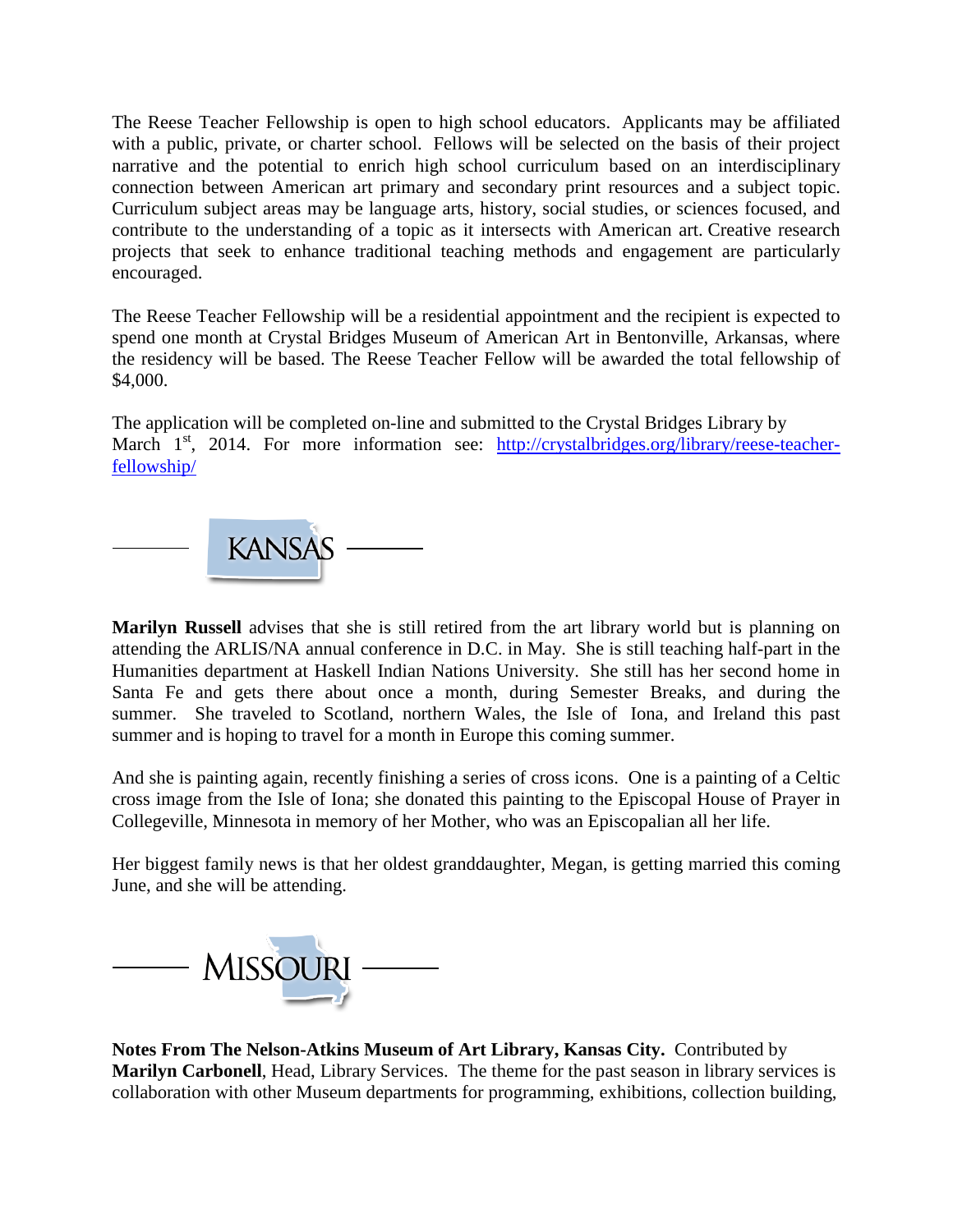and long-term educational objectives. Library Services at the Nelson-Atkins Museum includes the Spencer Art Reference Library, the Museum's Archives, and the Visual Resources Library. Selected examples of library teams working successfully during fall 2013 and the beginning months of 2014 are described below.

#### **Monuments Men exhibit from the Archives (5 February - 9 March 2014)**

A lobby display of primary materials from the Archives highlighted the contributions of six men who served as "Monuments Men" during World War II, including the first two directors of the Nelson-Atkins: Paul Gardner and Laurence Sickman, and James Reeds, Museum Docent and Library volunteer. This exhibit was put up in remarkable time to coincide with the world release of the George Clooney feature film, "Monuments Men," which opened on 7 February 2014. The Nelson's efforts included the lobby display, speaker's opportunities at special movie showings, and a reading list, generating excitement in the community. MacKenzie Mallon, curatorial project researcher, European Paintings and Sculptures, developed the idea that was embraced by the entire museum staff with contributions from departments including marketing, design, curatorial, interpretative planning and library services. Julián Zugazagoitia, Museum CEO, and MacKenzie Mallon were interviewed for the media. Library staff assisting with the Monuments Men exhibit included Marilyn Carbonell, Holly Wright, archivist, Noriko Ebersole for digitization, Tracey Boswell and Roberta Wagener for the resource guide, which is posted free on the library's web page.

[http://www.nelson-atkins.org/images/PDF/Education/Library/2014\\_MonumentsMenLibraryGuide.pdf](http://www.nelson-atkins.org/images/PDF/Education/Library/2014_MonumentsMenLibraryGuide.pdf)

The link to the Nelson's web page on the Monuments Men features their photos. [http://www.nelson-atkins.org/art/monuments](http://www.nelson-atkins.org/art/monuments-men.cfm?utm_source=web&utm_medium=button&utm_content=monunementsmen&utm_campaign=hp)[men.cfm?utm\\_source=web&utm\\_medium=button&utm\\_content=monunementsmen&utm\\_campaign=hp](http://www.nelson-atkins.org/art/monuments-men.cfm?utm_source=web&utm_medium=button&utm_content=monunementsmen&utm_campaign=hp)



#### **The Art of the Photo Book**

Keith F. Davis, senior curator for Photography, spoke in the library's reading room for a ticketed program on 6 February 2014, highlighting special items from the library's collections in American photography, and supplemented library holdings with choice examples from his personal collection. For the attentive audience, who braved the Kansas City cold and snows, Keith covered 19<sup>th-</sup>century printed examples through  $20<sup>th</sup>$  century developments which

demonstrated the evolution of printing techniques that enhanced the work of photographers. Examples also included artist books and printing proofs from one of Keith's award winning books. With his guidance, the library recently acquired a gift collection of 2800 photography books from Alex Nowak, and purchased a large collection from noted photographer and professor, Carl Chiarenza. These recent acquisitions have enhanced the library's holdings as a research center for the history of American photography. This was successful team project between the Photography Department and Library Services. Amelia Nelson worked with Keith on the selections and prepared the program listing, Scott Easterday

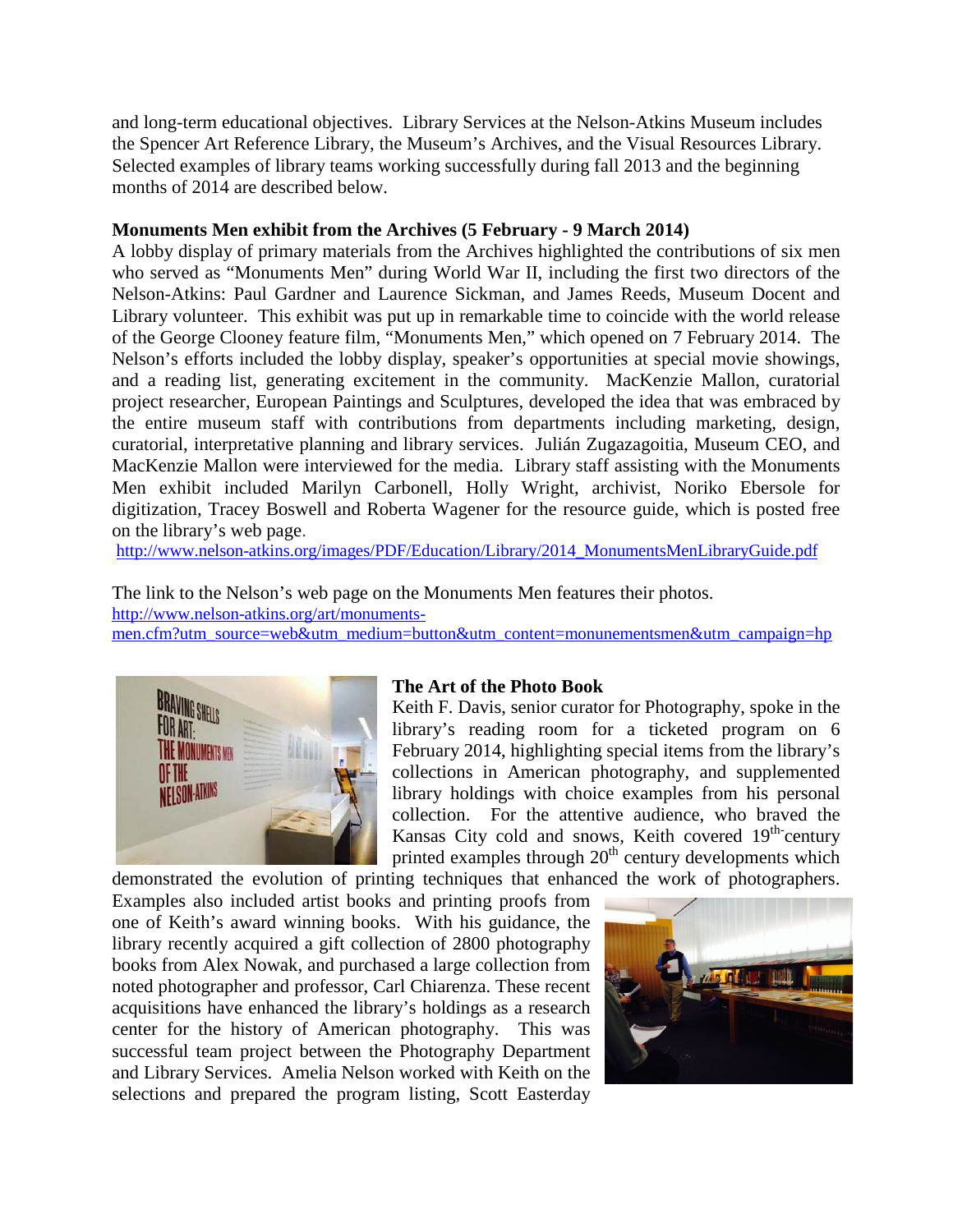quickly cataloged the featured new acquisitions. The project was coordinated with Natalie Boten, photography curatorial assistant.

#### **Docent Training in the Education Division**

Tracey Boswell was included in a training team to prepare the museum docents for a new technique to be incorporated into school tours in 2013. She worked with 150 docents on the new tour, "Tomb Treasures." She started her museum career as a docent and spent years teaching art history before library school so this assignment was ideal. The museum tours for school age students were re-written by education staff, docents, and teachers to incorporate the technique Visual Thinking Strategy. These changes better align the tour outcomes with those of the schools. VTS, developed by Philipp Yenawine and Abigail Housen, is a conversation facilitation method which asks viewers to tell what they see in a neutral environment. Students are asked to back up their observations with visual evidence. They learn to look carefully and listen to others. The tours went into effect in fall 2013 and have been very popular. The Library is part of the Education Division at the Nelson-Atkins. Here's the reference for VTS: <http://www.vtshome.org/> .

#### **Chinese New Year: Year of the Horse**



The Library participated in the Chinese New Year celebration. This family celebration is a city tradition, and the entire Museum is activated. The Year of the Horse festivities were staged on 31 January 2014 – the actual start of the Chinese New Year. This is the second year that the reference library offered a storytelling session for everyone to enjoy, along with a book mark designed by Amelia Nelson that listed

books of interest. Mats for children are brought in so they could sit on the floor close to the storyteller (Tracey Boswell). To round out the library offering, we experimented with two additional activities for adults: poetry reading and a display of facsimile Chinese scrolls. The poems were selected by Amelia Nelson and read by David Weinglass (volunteer). Roberta Wagener and Lihui Xiong prepared information to share on the scrolls. Marilyn Carbonell, wearing a borrowed Empress headdress, introduced the speakers.



**Skye Lacerte**, Modern Graphic History Curator at Washington University in St. Louis, announces the acquisition of the Walt Reed Illustration Archive. Reed established the New York gallery, Illustration House, in 1974 and has been the nation's premier advocate for illustration art. In addition to hosting exhibitions, Reed and his son, Roger, staged twice-yearly auctions and helped pioneer what has become a thriving market for original works of illustration.

The new acquisition includes important examples by dozens of major illustrators, with a particular emphasis on the late 19th and early 20th centuries. Highlights include a drawing, circa